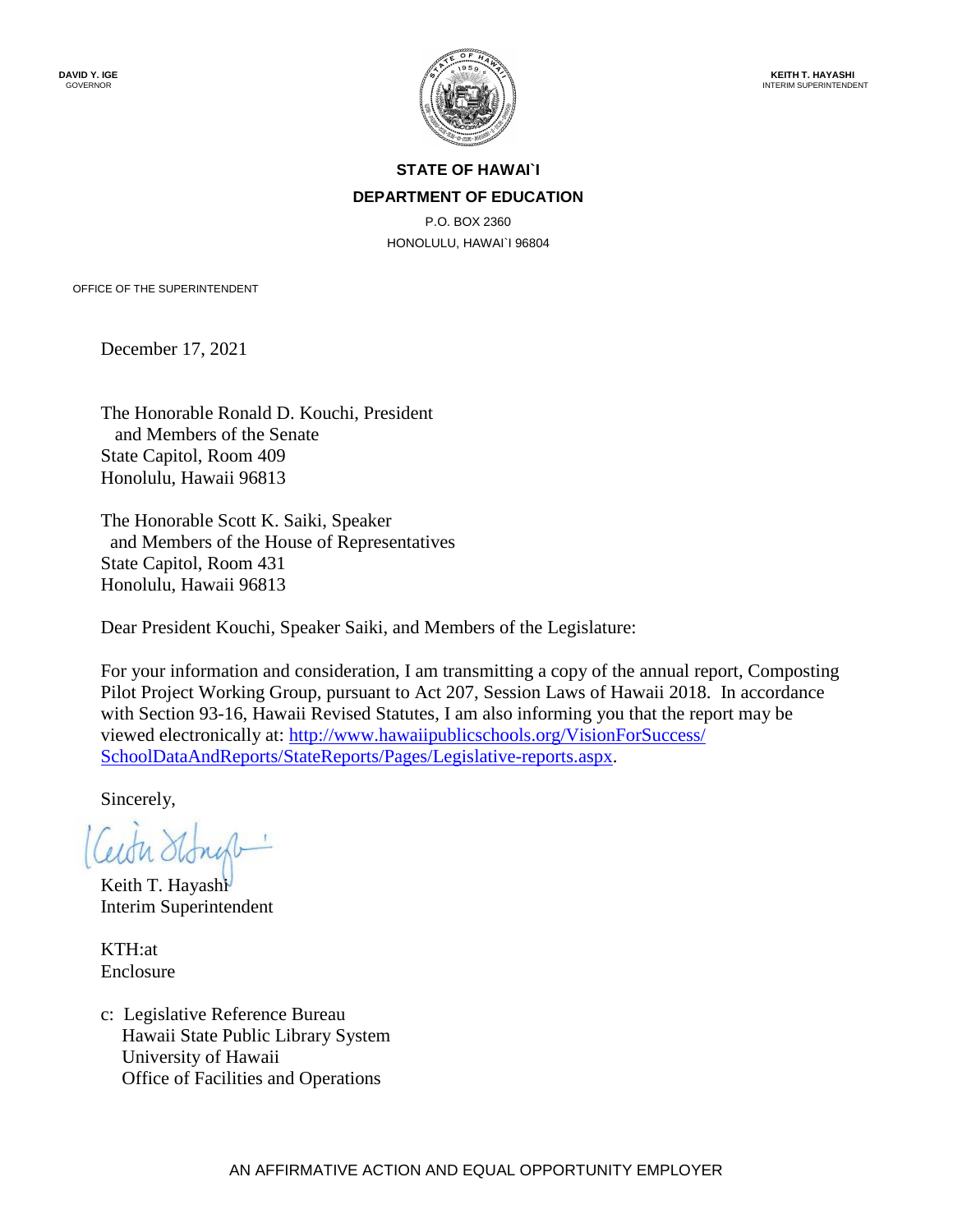

# State of Hawaii Department of Education

# **Annual Report on Composting Pilot Project Working Group**

December 2021

Act 207, Session Laws of Hawaii 2018, requires the composting pilot project working group to annually report on its findings and recommendations.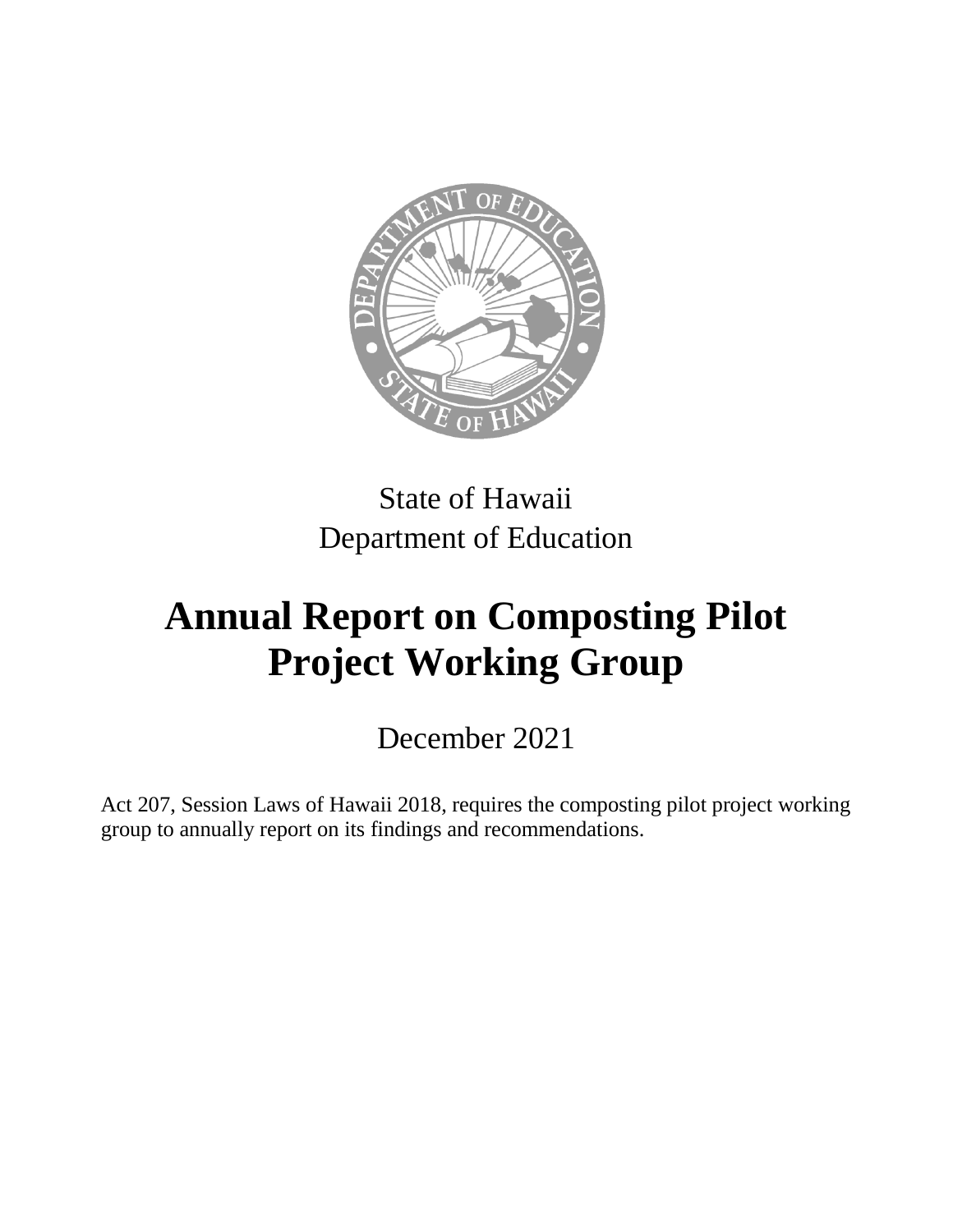# **Composting Pilot Project Work Group**

The Composting Pilot Project Work Group (Working Group) was initially convened on November 13, 2019, at a planning charrette. The current makeup of the Working Group is provided in the table below:

| <b>Name</b>                          | Organization                            | <b>Office</b>                                                                       | <b>Title</b>                                           |
|--------------------------------------|-----------------------------------------|-------------------------------------------------------------------------------------|--------------------------------------------------------|
| <b>Alan Gottlieb</b>                 |                                         |                                                                                     | <b>Community Volunteer</b>                             |
| Allyn Tam                            | Hawaii State Department<br>of Education | Office of Facilities and<br>Operations/Auxiliary<br><b>Services Branch</b>          | <b>Energy Conservation</b><br>Coordinator              |
| <b>Bob Leinau</b>                    |                                         |                                                                                     | <b>Community Volunteer</b>                             |
| <b>Brian</b><br>Miyamoto             | Hawaii Farm Bureau<br>Federation        |                                                                                     | <b>Executive Director</b>                              |
| <b>Jay Bost</b>                      | University of Hawaii                    | GoFarms Hawaii,<br>Windward Oahu<br>Program                                         | Farm Coach and Site<br>Manager                         |
| Jennifer<br>Milholen                 | Kokua Hawaii<br>Foundation              |                                                                                     | <b>Waste Reduction</b><br>Coordinator                  |
| Jeremy Koki                          | Hawaii State Department<br>of Education | Office of Facilities and<br><b>Operations/School Food</b><br><b>Services Branch</b> | <b>Acting Administrator</b>                            |
| <b>Jess Hay</b>                      | Hawaii Department of<br>Health          |                                                                                     | <b>Environmental Engineer</b>                          |
| Kalani<br>Matsumura                  | University of Hawaii at<br>Manoa        | College of Tropical<br><b>Agriculture and Human</b><br>Resources                    | <b>Extension Agent</b>                                 |
| Lauren Kaupp                         | Hawaii State Department<br>of Education | Office of Curriculum<br>and Instructional Design                                    | <b>Education Specialist,</b><br>Science                |
| Lene<br>Ichinotsubo                  | Hawaii Department of<br>Health          | Solid Hazardous Waste                                                               | <b>Environmental Engineer</b>                          |
| Miles Yoshioka                       |                                         |                                                                                     | <b>Community Volunteer</b>                             |
| Natalie<br>McKinney                  | Kokua Hawaii<br>Foundation              |                                                                                     | Senior Program Director                                |
| Randall Tanaka                       | Hawaii State Department<br>of Education | Office of Facilities and<br>Operations                                              | <b>Assistant Superintendent</b>                        |
| Theodore J. K.<br>Radovich,<br>Ph.D. | University of Hawaii at<br>Manoa        | Department of Tropical<br><b>Plant and Soil Sciences</b>                            | <b>Extension Specialist,</b><br>Researcher & Professor |
| <b>Todd Low</b>                      | Hawaii Department of<br>Agriculture     | Aquaculture<br>Development                                                          | <b>Special Projects</b>                                |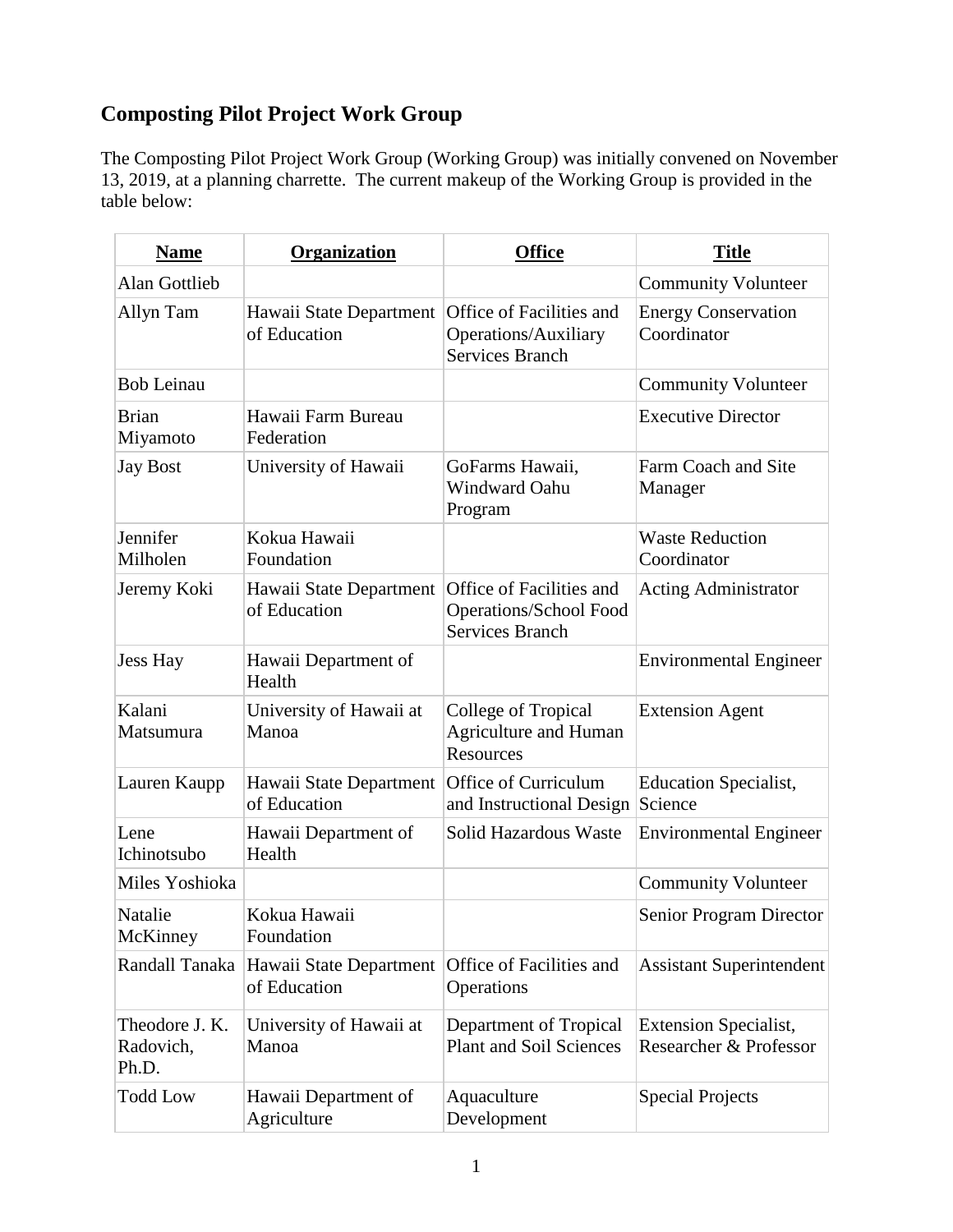# **Program Applications to Date**

Thus far, there have been 13 applicants to the pilot program. A summary of the applications is provided in the table below:

| <b>School</b>                    | <b>Composting Type</b>                                                          |  |
|----------------------------------|---------------------------------------------------------------------------------|--|
| <b>Enchanted Lake Elementary</b> | Green Waste, Food Waste, Vermiculture                                           |  |
| Honaunau Elementary School       | Green Waste, Food Waste, Vermiculture,<br>Bokashi/Microorganisms, Vermicast Tea |  |
| Kaelepulu Elementary School      | Green Waste, Food Waste, Vermiculture                                           |  |
| Kailua Intermediate School       | Green Waste, Food Waste, Vermiculture                                           |  |
| Kaimuki Middle School            | Green Waste, Food Waste, Vermiculture                                           |  |
| Kainalu Elementary               | Green Waste, Food Waste, Vermiculture                                           |  |
| Kaiser High School               | Green Waste, Food Waste, Vermiculture                                           |  |
| Kamaile Academy PCS              | <b>Green Waste</b>                                                              |  |
| Kaohao School                    | Green Waste, Food Waste, Vermiculture,<br>Bokashi/Microorganisms, Vermicast Tea |  |
| Waianae Intermediate             | <b>Green Waste</b>                                                              |  |
| Waikiki Elementary School        | Green Waste, Food Waste, Vermiculture,<br>Bokashi/Microorganisms, Vermicast Tea |  |
| Waikoloa Elem. & Middle School   | Green Waste, Food Waste                                                         |  |
| Waipahu Intermediate             | Green Waste, Food Waste, Vermiculture, Bokashi/Microorganisms                   |  |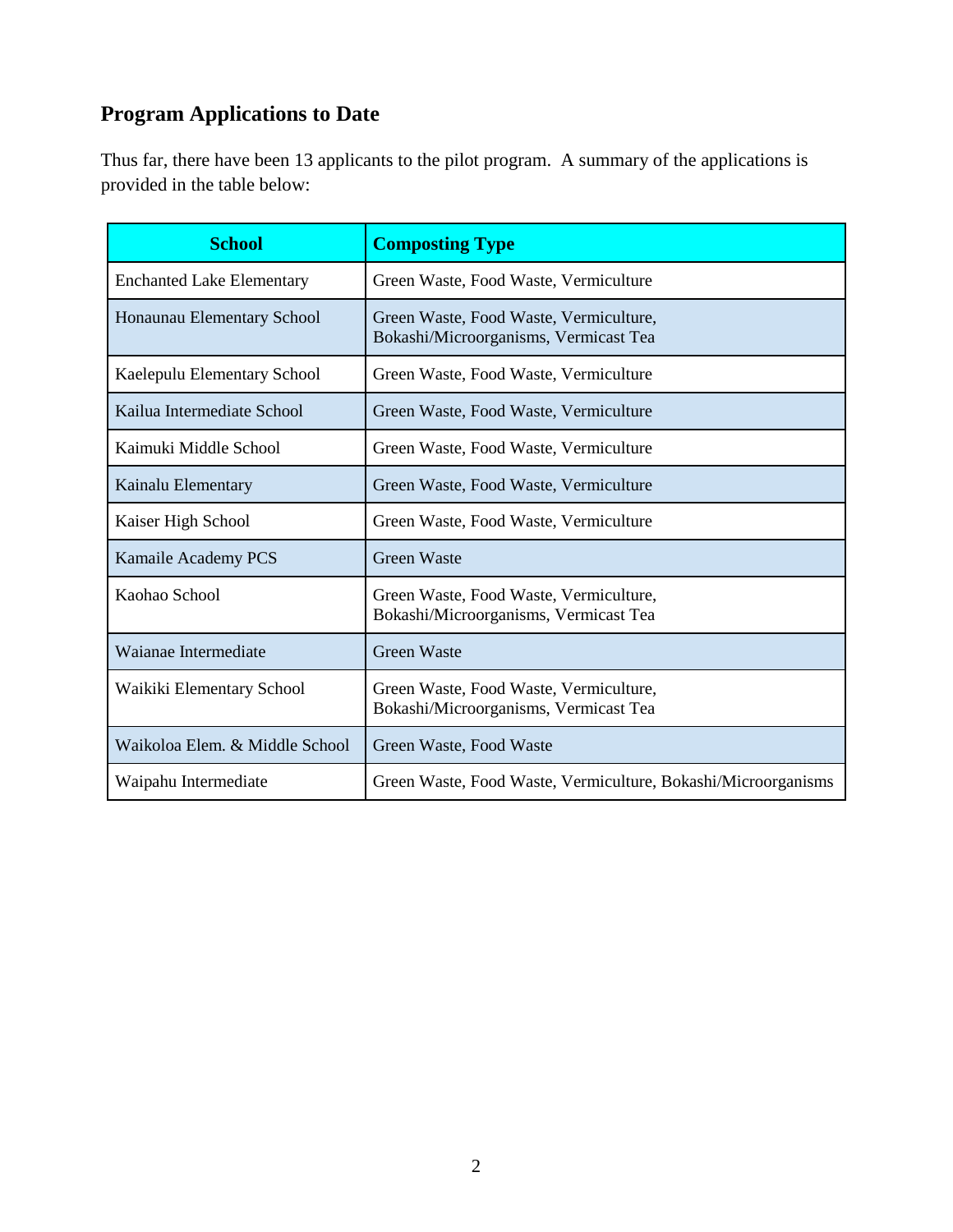## **Program Expenses to Date (August 31, 2021)**

| <b>School</b>                     | <b>Composting Supplies Delivered to Schools</b> | <b>Cost</b> |
|-----------------------------------|-------------------------------------------------|-------------|
| <b>Enchanted Lake Elementary</b>  | Share Chipper/Shredder                          | \$1,958     |
| Honaunau Elementary School        | <b>Supplies Delivered</b>                       | \$4,866     |
| Kaelepulu Elementary School       | Share Chipper/Shredder                          | \$1,958     |
| Kailua Intermediate School        | Share Chipper/Shredder                          | \$1,958     |
| Kaimuki Middle School             | <b>Supplies Delivered</b>                       | \$3,430     |
| Kainalu Elementary                | Share Chipper/Shredder                          | \$1,958     |
| Kaiser High School                | <b>Supplies Delivered</b>                       | \$1,099     |
| Kamaile Academy PCS               | <b>Supplies Delivered</b>                       | \$1,494     |
| Kaohao School                     | Share Chipper/Shredder                          | \$1,958     |
| Waianae Intermediate              | No supplies ordered at this time.               | \$0         |
| Waikiki Elementary School         | <b>Supplies Delivered</b>                       | \$3,011     |
| Waikoloa Elem. & Middle<br>School | <b>Supplies Delivered</b>                       | \$2,676     |
| Waipahu Intermediate              | <b>Supplies Delivered</b>                       | \$1,181     |
| <b>Grand Total</b>                |                                                 | \$27,547    |

The costs expended are provided in the table below:

#### **Program Status (November 2021)**

Due to the COVID-19 pandemic, the food waste composting component of the pilot program has been limited even after the return of students to school campuses.

Currently, all schools are adapting to COVID-19 pandemic challenges, with staffing and inperson learning challenges. However, all educators and composting supporters are tirelessly pushing through.

All participating schools are doing some form of composting. Other than Windward Zero Waste Schools, COVID-19 restrictions have hindered food waste recycling efforts. Minimal collection efforts are being practiced. Assistance is being provided to the schools for collecting cafeteria preparation waste, which encourages composting.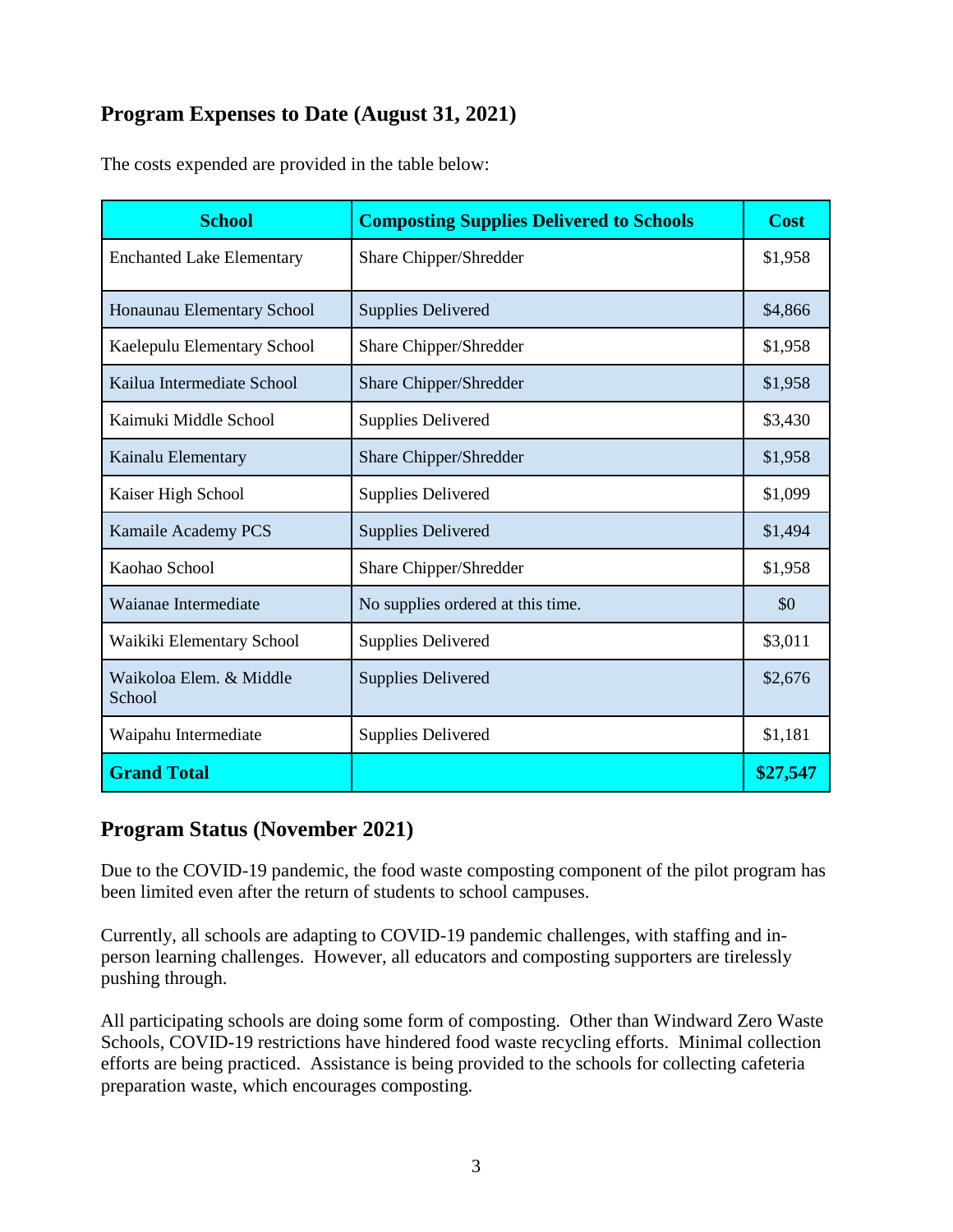## **School Progress Reports (October 2021)**

Several of the following updates have been provided by the school directly. Others have been summarized based on communications with the school leads and in-person visits to the school campus.

#### **Honaunau Elementary School**

#### *SY 2021-2022 Quarter 1 Update:*

The Garden Program has re-opened its gates and in-person garden classes are being held every week for Kindergarten through  $5<sup>th</sup>$  grade. The school is redesigning the garden, installing new classroom tents, restarting the compost system, and relocating and expanding the plant nursery. The next project will be to rebuild the garden beds.

Due to COVID-19 restrictions, Honaunau Elementary is not able at present to collect snack and lunch food waste from campus for its garden composts. Eventually, the goal is to re-develop food collection systems for the composting program again. Unfortunately in July 2021, two of the garden staff left due to other time commitments. The program is down to one garden coordinator but a hiring ad will be posted shortly to fill the part-time position.

The students are excited to be back in the garden. The program is taking things slowly and safely during these uncertain times, steadily securing the garden's infrastructure, funding, and curriculum. The school has expanded its composting areas, from one to three composting locations throughout the garden. This has been demonstrated to students through composting garden waste materials, the concept of accessible compost, and localizing soil production.

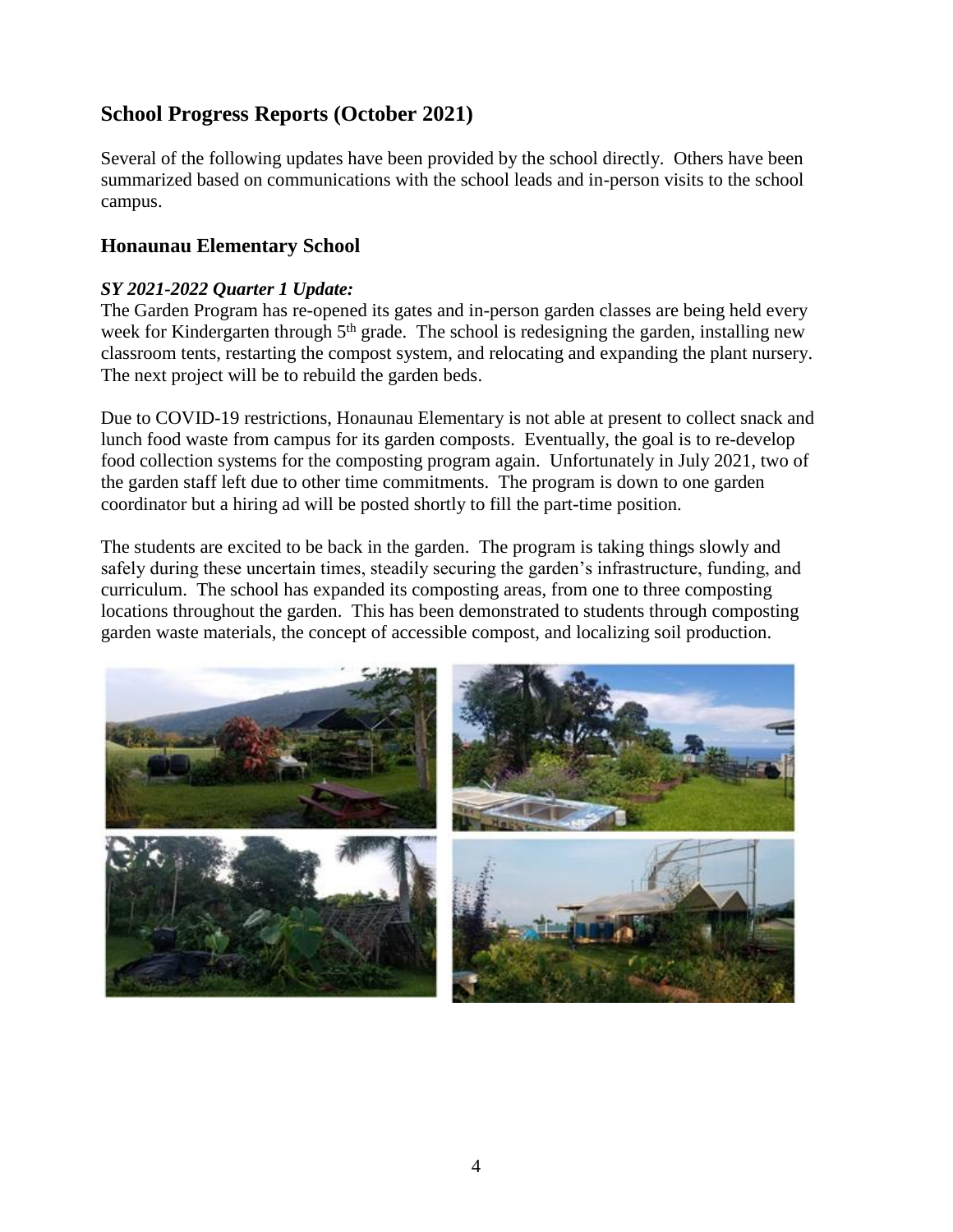#### *SY 2020-2021 Quarter 4 Update:*

The Honaunau School garden program has survived a challenging year. Although teachers have not had much teaching time with students, the school has maintained its garden space and is excited to revive the in-person garden program in fall 2021.

The garden program is eager to move the storage container from its current location to the school campus, which would allow the riding mower to be stored safely. In addition, the compost tumbler has arrived and is ready to be used. In the upcoming summer, the school will assemble its new tents, restart compost piles, and organize plans for the collection and compost of lunch scraps.

The garden program intends to address the current needs of students. Thus far, the garden is perfect for providing students a safe processing space to re-grow their hopes and skills for the future. Just before the prior school year ended in May 2021, Ali, one of our garden staff, initiated a program with the 3rd-grade class focusing on emotional awareness and resilience. The goal is to promote the development of social and communication skills and to reduce stress through creativity and interaction with the environment. The garden staff is energized to continue the development of "The Healing Arts with Nature Program" this fall, in addition to our other curriculum.

#### **Kaimuki Middle School**

The production data is trending lower when compared to the prior school year. The school restarted its worm bin last year and overfed it for the first three months to stimulate growth in the colony. Due to the workload demand, the school is not currently composting 100 percent of the green waste from campus.

|                                                                                                                                   | <b>Previous Year</b><br>$(6/1/2020 -$<br>6/1/2021     | <b>Current Year</b><br>So Far<br>$(6/1/2021 -$<br>10/1/2021 |
|-----------------------------------------------------------------------------------------------------------------------------------|-------------------------------------------------------|-------------------------------------------------------------|
| <b>Worm Bin</b><br>Food waste fed to worms<br>Food waste to compost<br>Vermicast harvested<br>Profit from sale of worms/vermicast | $1,753$ pounds<br>812 pounds<br>203 pounds<br>\$1,865 | 228 pounds<br>143 pounds<br>125 pounds<br>\$140             |
| <b>Composting</b><br>Campus green waste composted                                                                                 | $3,370$ pounds                                        | 750 pounds                                                  |

The school has shared video updates on the composting projects with their school community. Also, the school plans to kick off its KMS Science and Engineering Fair next quarter and will encourage composting experiments.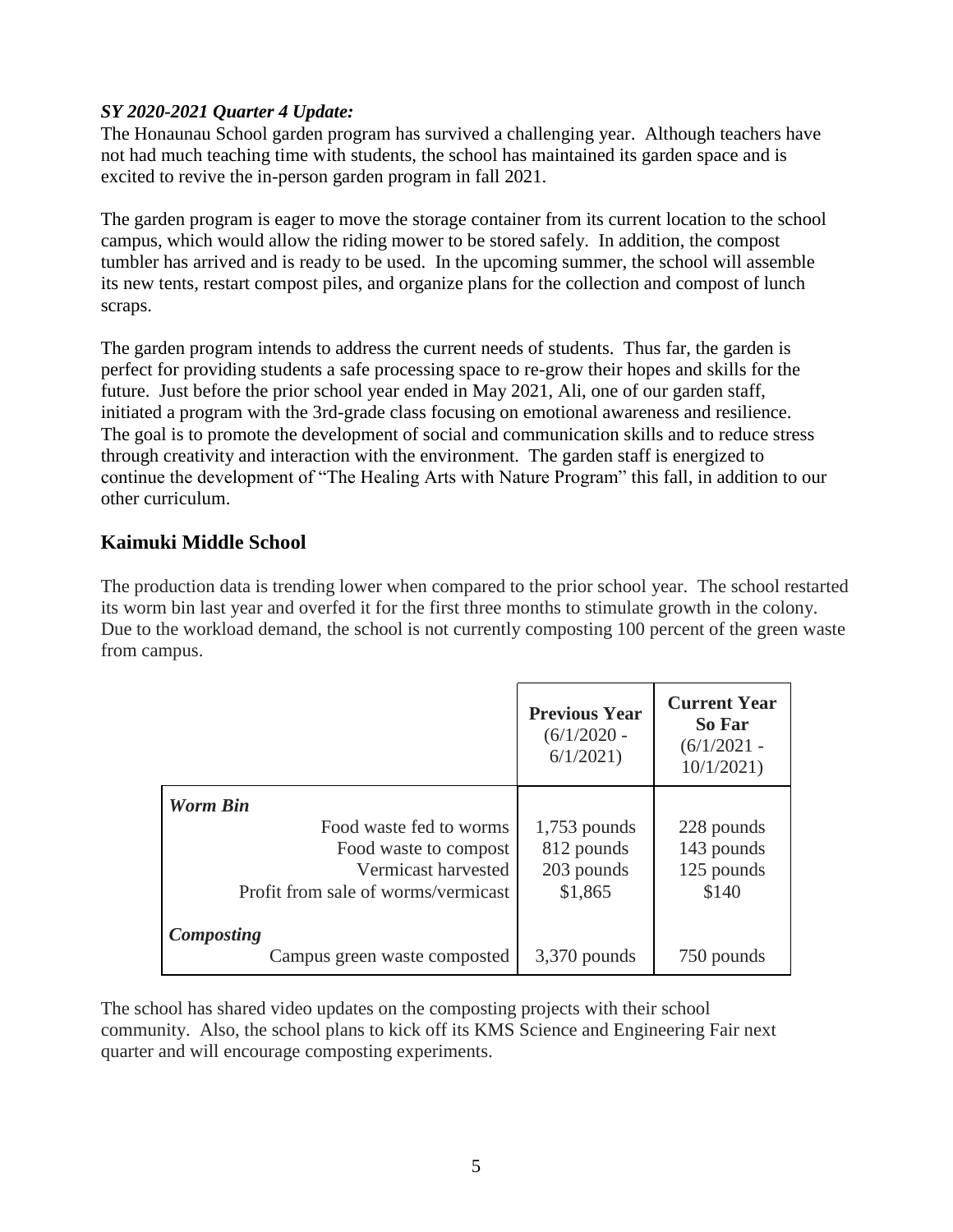#### **Kaiser High School**

#### *July 1, 2021 Update:*

The school plans on opening with 100 percent in person this next school year, which would help to set up the composting operations. Students voluntarily worked outside of school time to pull weeds and clear the area planned for composting. The school expressed difficulty on carrying out composting operations based on the number of students participating via in-person learning.

#### *October 28, 2021 Update:*

The school is ramping up the composting program. So far they've collected about 160 lbs of food waste from the cafeteria food. The school plans to assign pick-up and drop-off schedules to get more buy-in from the students. Also, the school has requested 10 more buckets and 5 more shovels because the Kaiser High School campus is large.

#### **Kamaile Academy PCS**

#### *August 2021 Update (on-site visit):*

The garden area appears to be rundown and dry. The school's vision includes revitalizing and greening up the garden. The workers continue to adjust to the challenges caused by COVID-19 such as limited face time with students (20-minute learning sessions, 3 times per month). The school received its initial supply order and 1 semi load of mulch donated by Island Topsoil on September 23, 2020. The school is using the donated soil to start composting piles featuring onsite green waste and creating four 5-gallon buckets of cafeteria prep waste. Most food waste is currently being provided to pig farms.

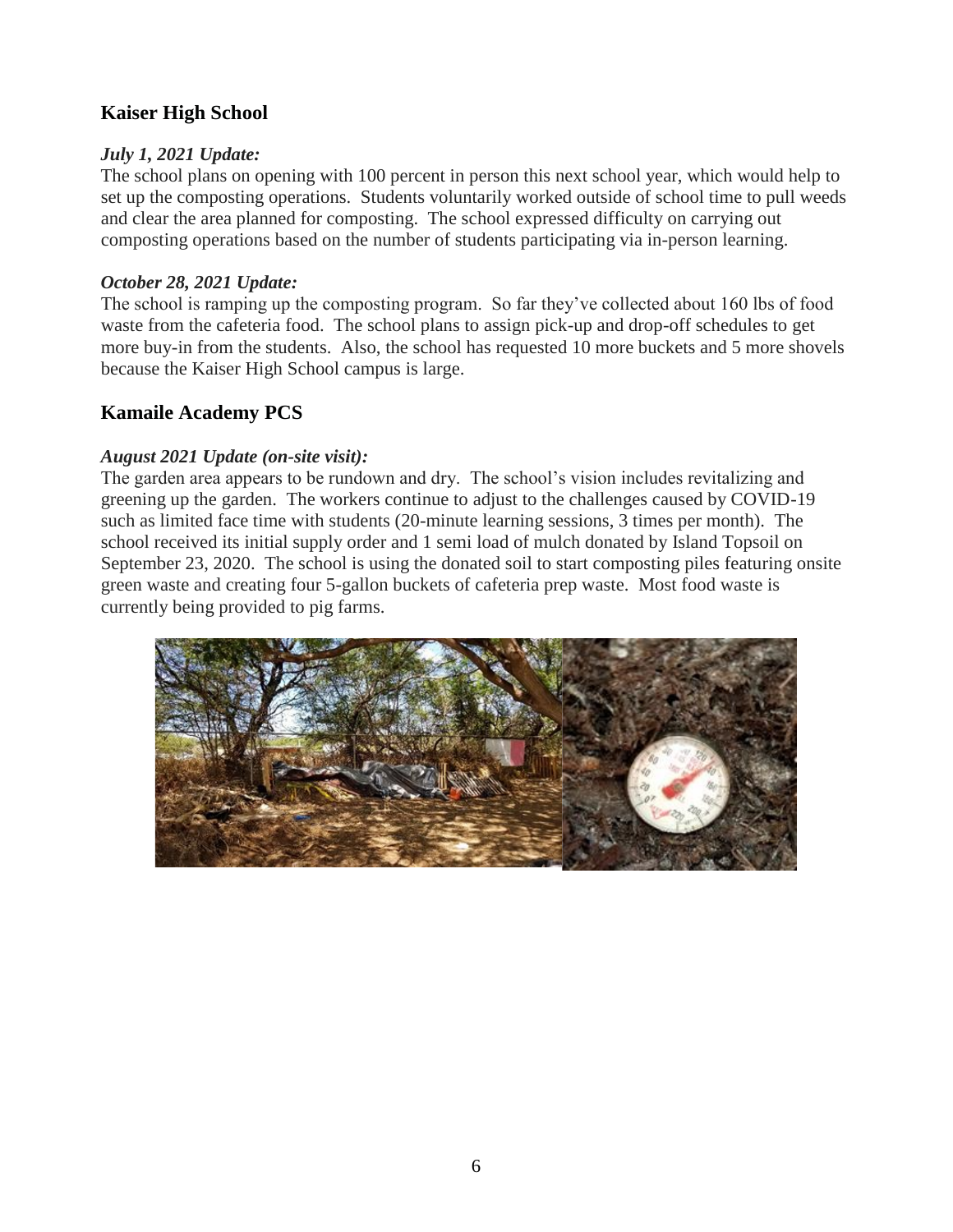#### **Waikiki Elementary School**

#### *October 27, 2021 Update (on-site visit):*

Waikiki Elementary's garden is mature and their composting operation is efficient. However, the garden manager has recently stepped into other teaching roles and the school continues to recruit a full-time sustainability instructor without success. In a part-time capacity, the garden manager collects cafeteria prep waste for worms and hot composting. Due to staffing needs, the school has had difficulty collecting data frequently and accurately.

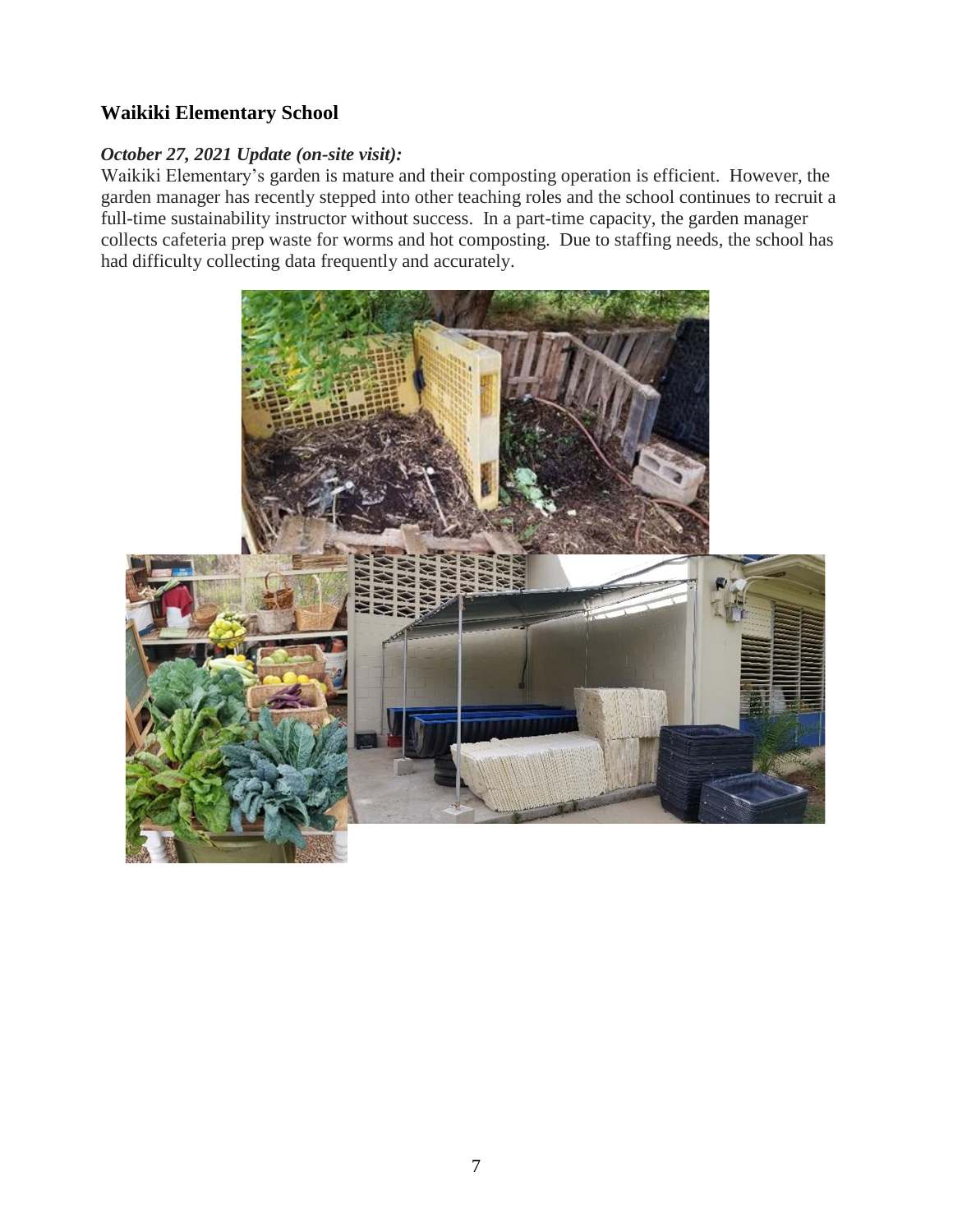#### **Waikoloa Elementary & Intermediate School**

The school is using three kinds of composting: food, mulch, and worms. Their students are engaged and enjoying the program.

The school is optimistic regarding their compost progress, but there have been some issues with their green waste composting pile. Their pile is being kept moist and covered, but the wind keeps blowing the tarp away. The school collects a minimal amount (0.25 to 1 lb) of lunch scraps on Wednesdays for their worms in their 25-gallon size food compost bin. The school food waste goes to a local piggery. In addition, Waikoloa is also offering a Composting 201 session this fall.